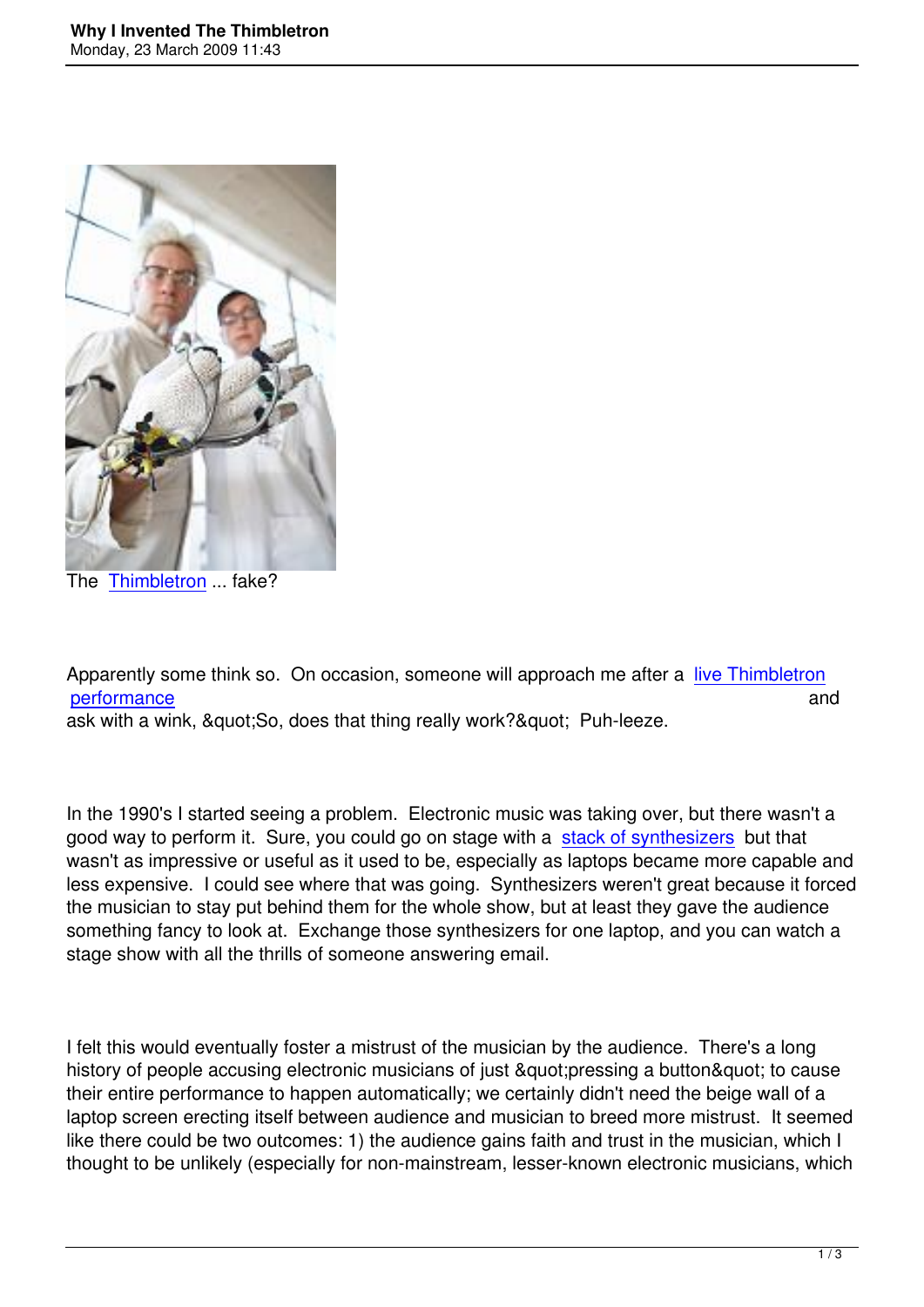in those days was almost all of them), or 2) nobody will want to see an electronic music performance, since it's not much of a performance.



I created the Thimbletron as a solution to that. Since the Thimbletron is mainly two gloves with sewing thimbles on the fingertips, it's wearable and portable. Sure, the wiring to its electronics tethers you, but that's no worse than a guitarist (plus it adds to the mad science feel of the whole thing). It's easy to learn, since triggering sounds is done by touching thimbles together, and you could touch fingertips while drunk in the dark (although I do try to avoid performing under those conditions). Because of that intuitiveness an audience can understand it, at least in that they can watch and learn that certain thimbles trigger certain sounds. You can stage dive with them on. And they just look insane.

And yet some people just don't see it, or are still skeptical, and figure that if they catch me off stage and out of character that I'll let them in on the conspiracy. And you know, I wish I could just tell that it *is* a fake, just a stage prop, and the whole show was prerecorded. It would be a LOT easier than designing and building your own electronic music instrument, repairing it time and time again after wires break, and then having it malfunction anyway in mid-show.

I've heard those comments for years, though not for a little while. Currently we do less shows with the Thimbletron in favor of the Vidimasher 3000. Even still, what I didn't realize until just today is what I wasn't seeing beyond those doubters -- the entire rest of the audience that *didn't*

raise their doubts. If my Thimbletro[n shows were to p](http://www.youtube.com/watch?v=Y7uLuYG62sY)rove that electronic music can make for a good live show,

*those* 

are the people who prove I succeeded.

And since you are very likely to be reading this because you're in that category -- **thank you!**

Although it's a very different beast, the Vidimasher 3000 has yet to get any audience doubt. A good sign which I hope will bode well for our many future shows this year, and beyond.